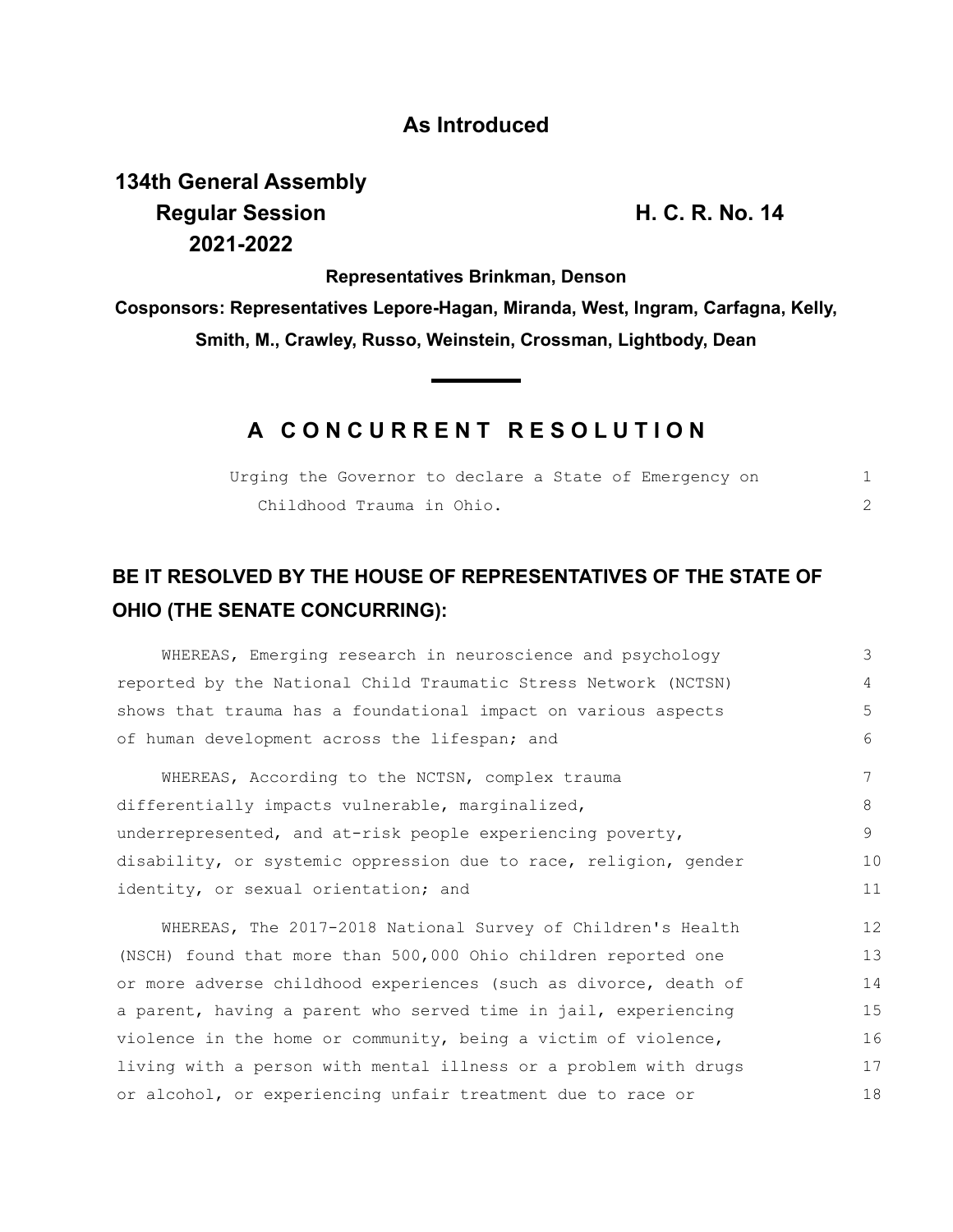#### **H. C. R. No. 14 Page 2 As Introduced**

| ethnicity) and more than 400,000 Ohio children reported two or   | 19 |  |  |  |  |
|------------------------------------------------------------------|----|--|--|--|--|
| more adverse childhood experiences; and                          | 20 |  |  |  |  |
| WHEREAS, The American Academy of Pediatrics describes            | 21 |  |  |  |  |
| adverse childhood experiences as stressful or traumatic events   | 22 |  |  |  |  |
| that occur during childhood and are strongly related to a wide   |    |  |  |  |  |
| range of health problems; and                                    | 24 |  |  |  |  |
| WHEREAS, Culture can provide a source of strength, unique        | 25 |  |  |  |  |
| coping strategies, and specific resources to respond to trauma;  | 26 |  |  |  |  |
| and                                                              | 27 |  |  |  |  |
| WHEREAS, Culture influences how an individual interprets         | 28 |  |  |  |  |
| and assigns meaning to trauma, impacts how an individual conveys | 29 |  |  |  |  |
| stress through behavior, emotions, and thinking, and affects the | 30 |  |  |  |  |
| determination of health concerns and appropriate interventions   | 31 |  |  |  |  |
| and treatments; and                                              | 32 |  |  |  |  |
| WHEREAS, The NSCH found that the potential for childhood         | 33 |  |  |  |  |
| trauma exists among all major racial and ethnic groups in the    | 34 |  |  |  |  |
| United States, and some racial and ethnic minorities are at a    | 35 |  |  |  |  |
| greater risk for specific traumas and adverse effects from       | 36 |  |  |  |  |
| trauma; and                                                      | 37 |  |  |  |  |
| WHEREAS, The American Psychological Association recognizes       | 38 |  |  |  |  |
| that racism is a contributing factor to childhood trauma for     | 39 |  |  |  |  |
| children of African American, Native, and Hispanic/LatinX        |    |  |  |  |  |
| descent; and                                                     | 41 |  |  |  |  |
| WHEREAS, The NCTSN acknowledges that poverty is a                | 42 |  |  |  |  |
| contributing factor to childhood trauma; and                     | 43 |  |  |  |  |
| WHEREAS, the NCTSN discusses how children living in poverty      | 44 |  |  |  |  |
| experience chronic stress and feelings of instability and are    | 45 |  |  |  |  |
| more likely to live in neighborhoods with high rates of exposure |    |  |  |  |  |
| to other traumas such as neighborhood violence and house fires;  | 47 |  |  |  |  |
| and                                                              | 48 |  |  |  |  |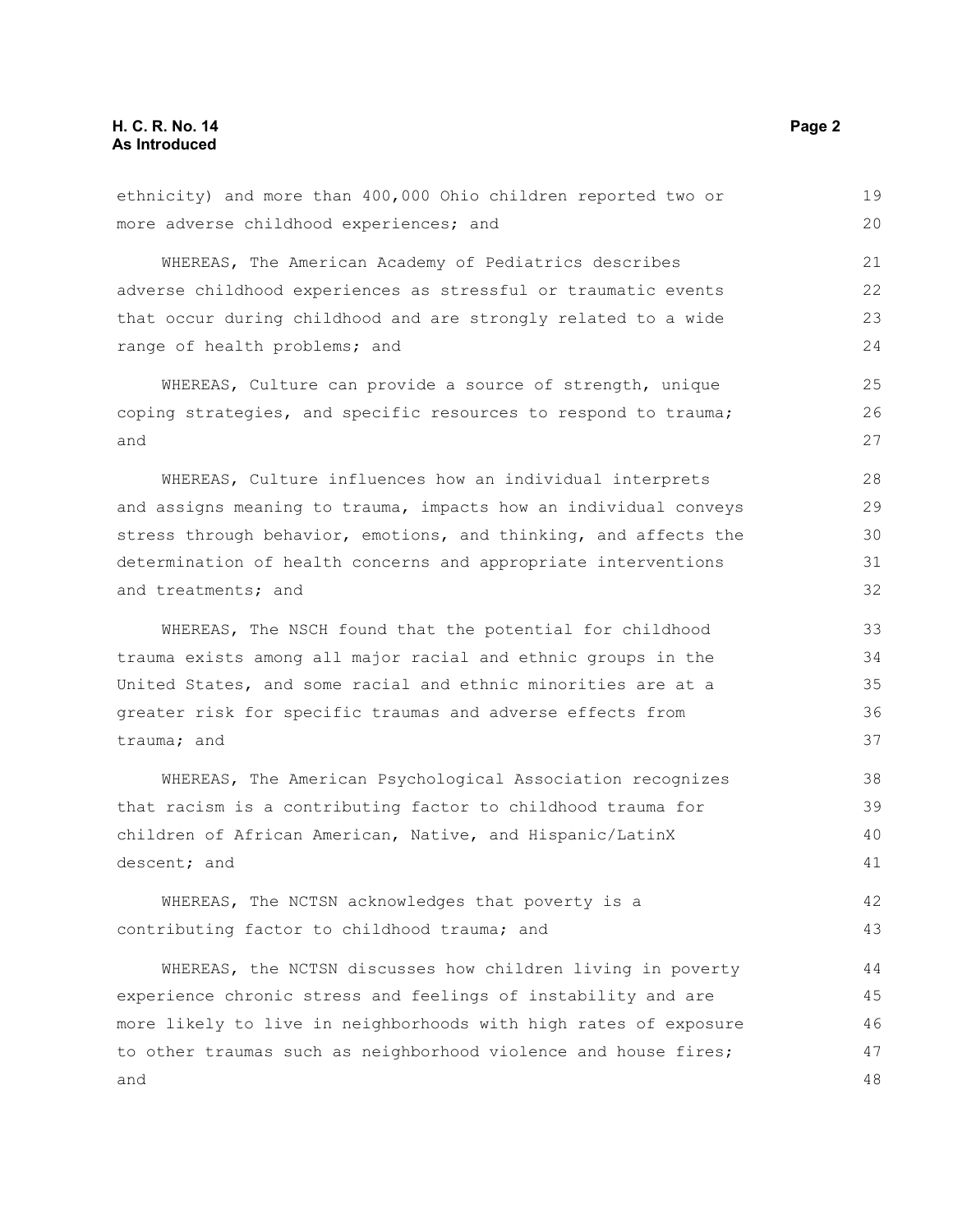#### **H. C. R. No. 14** Page 3 **As Introduced**

WHEREAS, Oppressive systems in the United States have been perpetuating and maintaining a traumatized existence for African Americans since slavery; and

WHEREAS, The Substance Abuse and Mental Health Services Administration (SAMHSA) recognizes that a trauma-informed approach is not a prescribed set of practices or procedures, but instead reflects adherence to the following six key principles that can be generalized across multiple settings: (1) safety; (2) trustworthiness and transparency; (3) peer support; (4) collaboration and mutuality; (5) empowerment, voice, and choice; and (6) cultural, historical, and gender issues; and

WHEREAS, Law enforcement, the juvenile justice system, substance use treatment providers, the education system, and social service networks (including foster care, adoption, and other child welfare services, disability services, and family and community supports systems) should all be equipped with up to date knowledge and training on trauma-informed and traumaresponsive care; and

WHEREAS, Based on the sources described above, we acknowledge that children experience long-term consequences from trauma they receive through oppressive systems, and part of the goal of this resolution is to recognize how those systems perpetuate trauma within the African American community and among children living in poverty; now therefore be it

RESOLVED, That we, the members of the 134th General Assembly of the State of Ohio, call upon the Governor to take action to address childhood trauma and respectfully urge him to declare a State of Emergency on Childhood Trauma to increase public knowledge in identifying and treating the conditions caused by post-traumatic stress disorders related to child development, with an emphasis on the six key principles of a trauma-informed approach and how laws, policies, and systems 73 74 75 76 77 78 79 80

49 50 51